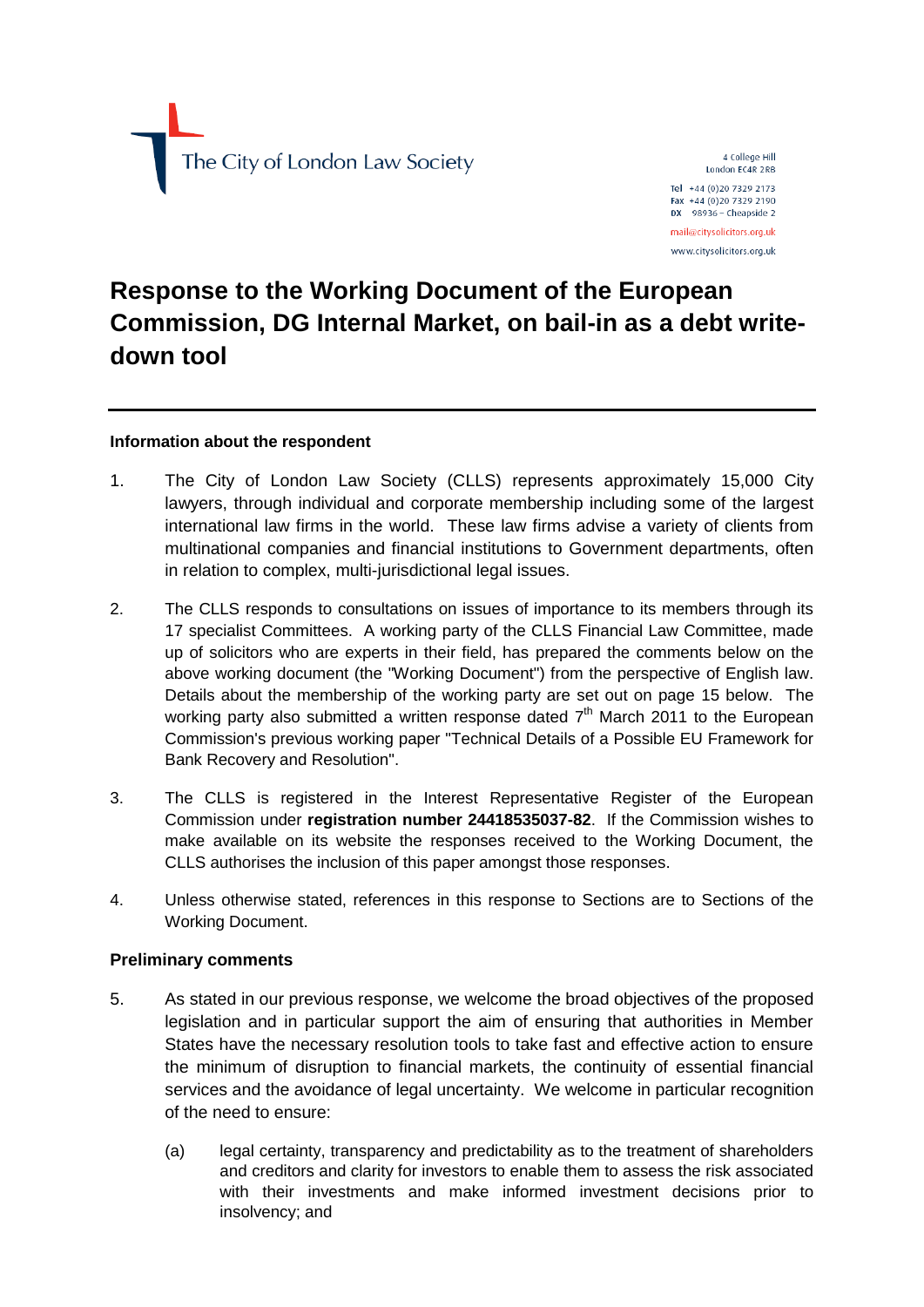- (b) legal certainty be given to investors as to when and under which conditions their claims would be converted to equity or written down.
- 6. We think, however, that there is an irreconcilable conflict between the idea that all liabilities should be capable of being bailed-in in a manner that respects as far as possible the ranking of creditor claims under insolvency law and the fact that, inevitably (as the Working Document recognises), there will need to be excluded categories of debt, with the potential for arbitrary divisions between what is, and what is not, bailable and the risk that investors will seek to exploit these exclusions. Furthermore, we consider that the role and capabilities of existing insolvency processes (including specially tailored administration processes such as those under the UK Banking Act 2009) should be recognised as making this unnecessary. For example, the establishment of bridge banks with viable assets and the sale of the bridge bank or its business, the transfer of valuable assets and guaranteed deposits and the raising of funds by an administrator to manage an orderly liquidation are all possible without distorting the rights of creditors in an insolvency by changing their relation *inter se* at the outset of the process. That change might have to be reversed, at the cost of a Member State, to meet the "no creditor worse off" principle.
- 7. We think that bail-in should be confined to categories of debt with known principal amounts where the holders are on notice from the date of creation of the debt that the bail-in regime could be applicable to it. These types of liabilities would be suitable for a rapid conversion process to support the balance sheet of a bank in financial difficulty (or possibly of a bridge bank) so that the bank is in a position to trade normally, including incurring new liabilities (e.g. by accepting new deposits or entering into new derivative transactions). It should be remembered that bail-in does not directly address any cash flow problems that a bank may be suffering (bail-in rearranges and reduces liabilities but by itself does not inject new cash). By restoring or strengthening a bank's balance sheet and protecting its authorisation, however, bail-in may be expected to restore confidence and the willingness of counterparties (including lenders of last resort, such as central banks) to deal with a bank in financial difficulty.
- 8. We believe that there is another important condition to the adoption of the bail-in tool, namely that all leading economies are committed to its introduction in a consistent manner, for instance, through G20/Basel processes before the EU introduces the tool. Every effort should be made to minimise differences in national approaches.
- 9. The power of bail-in will need to be interposed into national insolvency law and a Council Directive seems the most appropriate method of doing this, given that national insolvency law varies considerably between Member States. The Winding Up Directives relating to credit institutions and insurers<sup>1</sup> give sole control of the decision whether to adopt winding up or reorganisation measures to a single regulator and presumably this approach will need to be respected for bail-in.
- 10. We note that the Working Document does not seek to address complex or multi-national group structures where it may not be appropriate to give the bailed-in creditors equity in the bank being resolved (particularly where this is a wholly owned subsidiary of another entity) and where the shares with the real value may be in respect of a different entity that is not subject to the resolution regime. It is essential that these issues are dealt with, together with local tax, accounting and other issues associated with the issuing of new shares.

Directives 2001/24/EC and 2001/17/EC.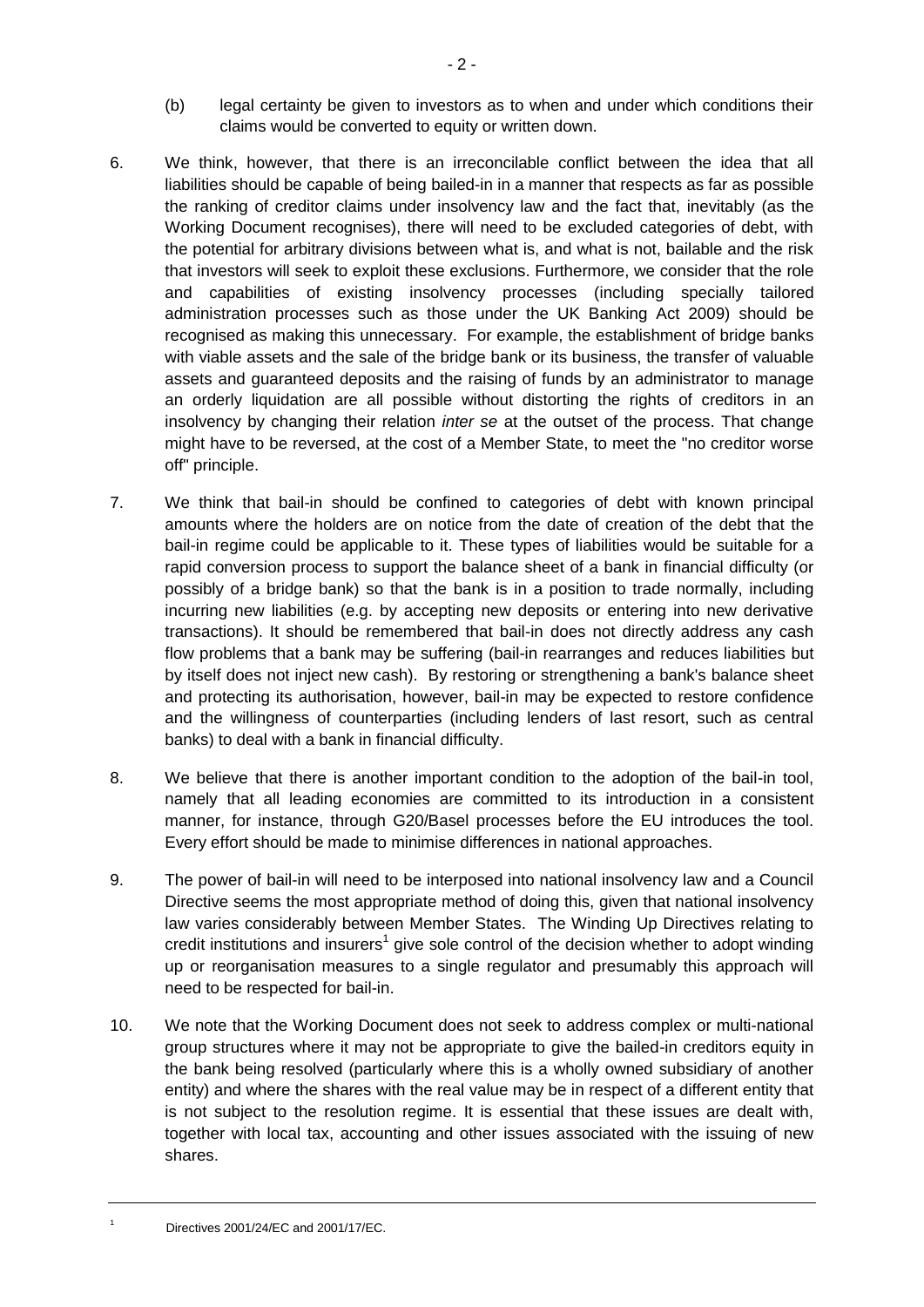11. There are, in addition, a number of points which in our view require further thought and these are indicated below in relation to the specific questions raised in the Working Document. The fact that we have not commented on every aspect does not necessarily mean that we will not have further comments when legislative proposals are put forward.

# **Question 1: Do you consider that the point of entry into resolution should be the same as the one for the rest of the resolution tools? Do you consider that it should be a point close to insolvency?**

- 12. While our first instinct is to answer yes to both questions, it must be borne in mind that use of bail-in is only worthwhile if the institution is capable of being saved as a whole or in a substantial separated part. A bank that is hopelessly insolvent will not be benefitted by its balance sheet being strengthened. If the point of entry into resolution is similar to that under the UK Banking Act 2009 for the rest of the resolution tools, this would be sufficiently early for it to be of use.
- 13. Although every case will turn on its facts, it seems to us most likely that the bail-in power would be exercised with one or more other resolution tools and not in isolation. It is also preferable to have common pre-conditions which must be met before any resolution action may be taken. If the bail-in power were to have its own separate pre-conditions, this might lead to greater complication and uncertainty. If, instead of using the earlier trigger for the other resolution tools, the point of entry is placed too close to that of insolvency, it will not allow time in which to use the bail-in power (and potentially some other bank specific resolution tools) successfully. An alternative may be to use the test for certain "pre-insolvency" procedures in Europe (such as the French safeguard procedure). Here the company must be in a state of financial distress (or likely to become so) but it must not have become insolvent on a cash flow test.
- 14. We suggest that greater clarity on the following points of detail will be helpful:
	- (a) Expressions such as "within reasonable timeframe" and "in the near future" could be usefully clarified. Otherwise there would be scope for different legislators and/or regulators and/or judges to take different interpretations of what those expressions mean.
	- (b) There is a reference to "objective elements" to support a determination which, by its very nature, will inevitably have to be a subjective decision. Presumably the idea is that the "objective elements" will be predetermined and objectively verifiable by a resolution authority but it is not clear how this will work.
	- (c) If the idea is that the bail-in should come before any extraordinary public financial support, then presumably the test should be whether the institution (or its parent undertaking) would require such support in the absence of the bail-in.
	- (d) Although it is perhaps a drafting point, presumably the test of achieving the resolution objectives will be conducted by reference to whether it is expected to achieve those objectives rather than whether or not it in fact does so (which cannot be known until after it is implemented).

## **Question 2: Do you consider that a credible framework for the resolution of banks should include both the open bank and the closed bank bail-in?**

15. We consider that in principle the bail-in power should be exercisable in relation to an "open bank" where the whole entity will continue to operate. This is where the particular ability of bail-in to strengthen the bank's balance sheet and make it an acceptable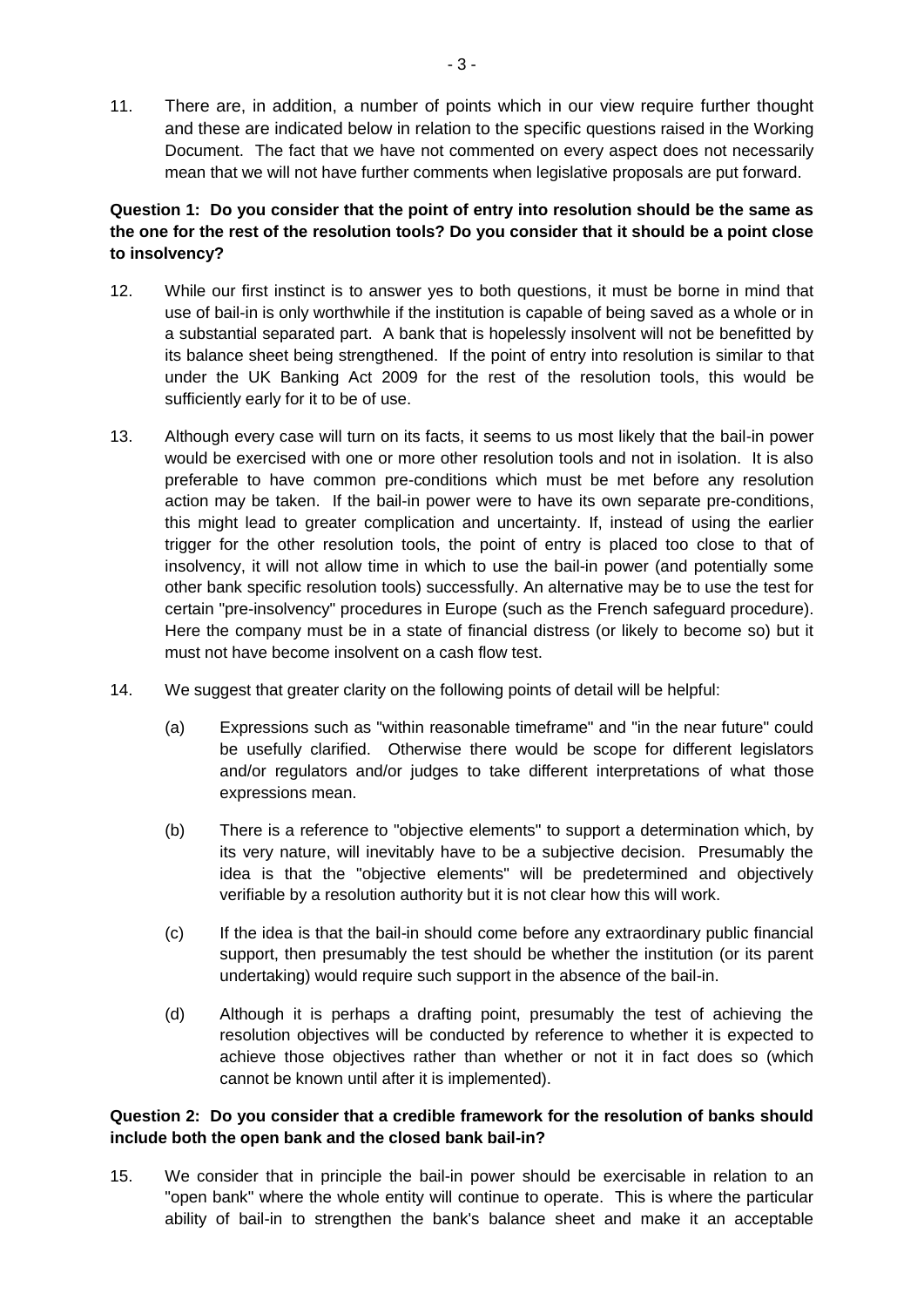counterparty in the markets would be of real value, while reducing the cost of this exercise. In the case of a "closed bank", the question is whether there is a part of the bank that could continue if adequately capitalised and, in that event, whether that is best achieved (in a "good bank/bridge bank" situation) by use of bail-in or the guarantee of a central bank. If there is to be bail-in to a closed bank, then the relevant investors would need to be given a proportionate stake in the good bank. In the case of a bail-in to a closed bank, the best way to ensure that no creditor was left worse off (than if the bank had entered into insolvency proceedings) is probably not to apply the normal insolvency rules of claiming and priority, so avoiding the distortions of first bailing in debt and then valuing claims as if there were no bail-in.

#### **Question 3:**

- **(a) Do you agree with the suggested list of excluded liabilities?**
- **(b) Do you consider that liabilities with an original maturity shorter than a certain period should be excluded from bail-in? Should this period be 1 month, 3 months, or another period?**
- **(c) Do you consider that derivatives should be included in the scope of bail-in? If not, what would be the reason that would justify granting them a preferential treatment?**
- **(d) Do you consider that DGS should be included in the scope of bail-in (i.e. DGS suffers losses instead of covered depositors pari passu with unsecured liabilities)?**
- **(e) Do you consider that secured liabilities should be included in the scope of bail-in when the value of the security is lower than that of the liability? Under what conditions do you consider they could be totally excluded without granting them an unjustified preferential treatment?**
- **(f) How would it be possible to avoid that financial instruments are designed with the purpose of being excluded from the scope of bail in able liabilities (i.e. bonds with embed options?**
- 16. We consider that the bail-in power should be exercisable only in relation to specified classes of liability such as equity share capital, quasi-debt instruments and subordinated debt. This approach should be combined with the use of regulatory tools to ensure that each bank is obliged to create the appropriate amount of liabilities in those classes (see further in response to question 5). This approach offers a higher level of predictability and legal certainty. In our view, this is clearly preferable to the wider approach of making the power exercisable in relation to all liabilities subject to specified exemptions.
- 17. The second approach where all unsecured liabilities can be potentially bailed in, subject to exceptions, would be much more complex and much less predictable. It would be necessary to identify all appropriate exceptions and ensure that these were regularly updated to reflect market developments. It might involve greater uncertainty as to whether a particular type of liability was potentially subject to bail-in or not. This is a strongly held view. Furthermore, as soon as exceptions are introduced (which is an inevitable consequence of the second approach for the reasons given below), there is a departure from the normal *pari passu* principles under insolvency law and a risk that dividing lines would become somewhat arbitrary and capable of exploitation. Although the Working Document states that the bail-in should encompass all debts that would normally not be paid in full in reorganisation proceedings (see page 10), it should be remembered that, in any restructuring, it will be decided on a case-by-case basis, and depending on the specific facts, what debts should be written off or converted into equity and what debts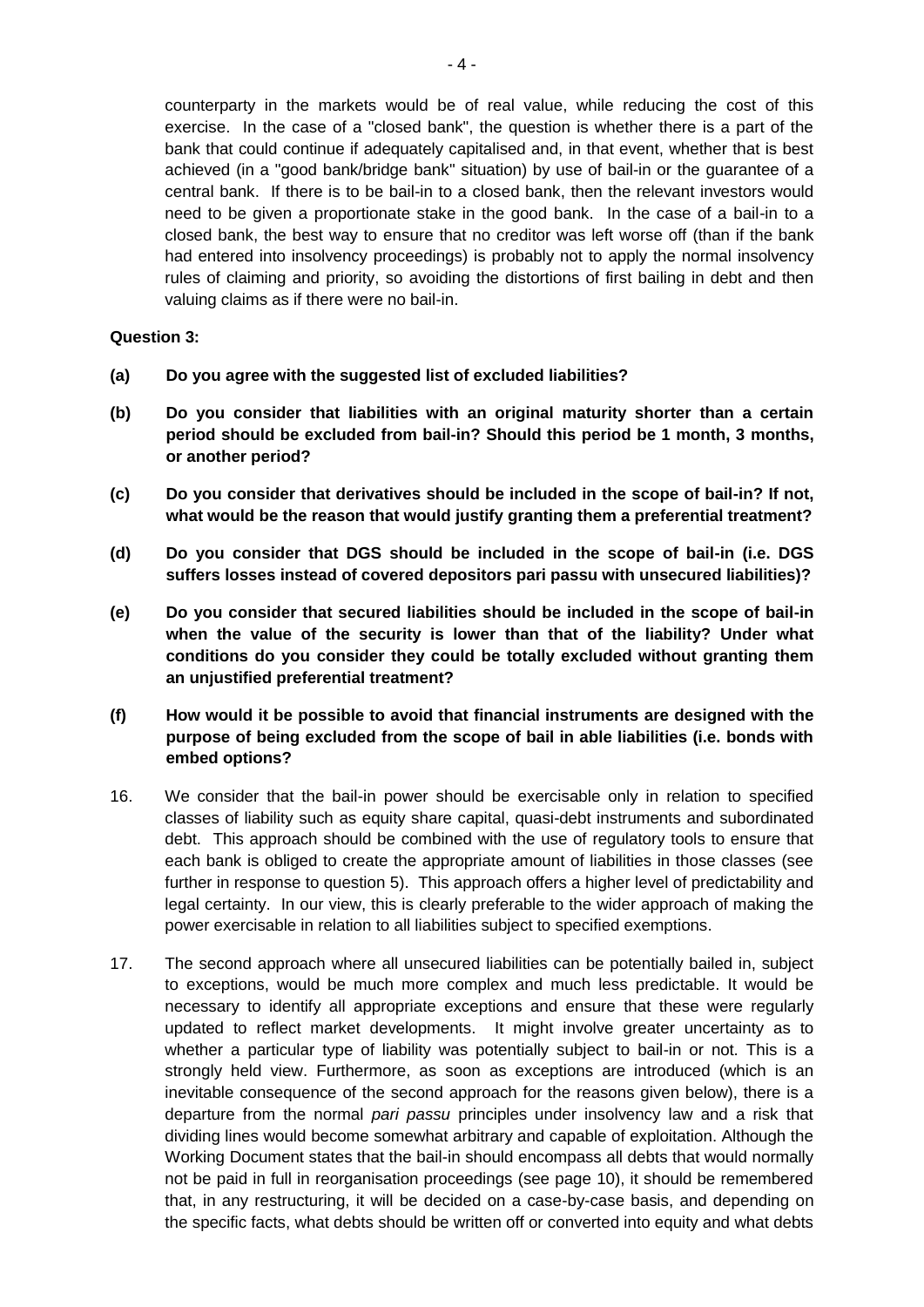should be paid. There is no room for a "one size fits all" approach. This is one reason why we favour a more limited approach to what debt should be capable of being bailed-in.

- <span id="page-4-1"></span>18. There will be circumstances where the restoration of the balance sheet requires an amount less than the existing tier 1 capital (or less than the existing tier 1 and tier 2 capital combined of a bank). Thought needs to be given to how bail-in can be used in those circumstances without unfairly writing down to nothing the value of existing capital. This may mean that subordinated debt in those circumstances also needs to be capitalised so as to allow bail-in from the bail-in tier also. In these circumstances, it needs to be considered whether bailable debt should carry greater rights on conversion than tier 1 and tier 2 capital (e.g. by grant of preferential rights, although this would require review of Basel and EU requirements on bank capital).
- 19. We note that the first approach means that the risk factors created by bail-in will not impinge on liabilities outside the scope of bailable-in. This enables both the cost and impact of bail-in risk on availability of funds to any bank to be ascertained and measured accurately. The costing or availability of transactions leading to other types of liability will not be affected by this risk. While this would need economic review, we expect that the cost and impact of bail-in would be reduced, which would be particularly important if the EU decided to "go it alone", when other G20 economies were not saddling their banks with this risk at all.
- 20. If a bank's balance sheet cannot be made viable without seeking to bail in obligations incurred in the ordinary course of business (e.g. repayment of deposits and payment of derivative and foreign currency obligations), then it is truly insolvent. When such obligations are bailed in, then there would be huge confusion as to which of its trading operations the bank could continue to carry out. A general moratorium on operations might be needed, which would be inconsistent with the purposes of bail-in.
- 21. A major disadvantage of the second approach is that it would be necessary to make not only the exceptions proposed on page 8 of the Working Document but also the further exceptions indicated in paragraphs [22](#page-4-0) to [43](#page-8-0) below. This list is not intended to be comprehensive. The main reasons for exclusions are that the precise amount to be bailed-in would take a long time to identify or that effectively the bail-in would block some or all of the ordinary banking activities of the bank. This could result in immense confusion with potential systemic risk to clearing systems and exchanges in which the bank has open obligations as well as to customers of the bank. We foresee that there would be many more exceptions to be identified in the course of developing the proposals.
- <span id="page-4-0"></span>22. **Netting or set-off arrangements.** Liabilities which are subject to netting or set-off should be excluded. Netting and set-off arrangements are well established and widely used to limit the exposure of parties to the net amount owing between them. Set-off is a fundamental concept of many legal jurisdictions. English law provides for contractual, equitable, procedural (in court proceedings) and statutory insolvency set-off, and includes specialised forms of set-off, such as banker's right to combine accounts. Scottish and Northern Irish law also provide for various forms of set-off in commercial and financial transactions. Set-off is also recognised at the EU level: see, for instance, article 6 (*Set*off) of the EC Regulation on Insolvency Proceedings.<sup>2</sup>
- 23. Netting is a more recent concept, but it is of fundamental importance in reducing risk in the financial system. Netting is now widely recognised and protected by various statutory provisions at the EU level and in various UK statutes and regulations, including the UK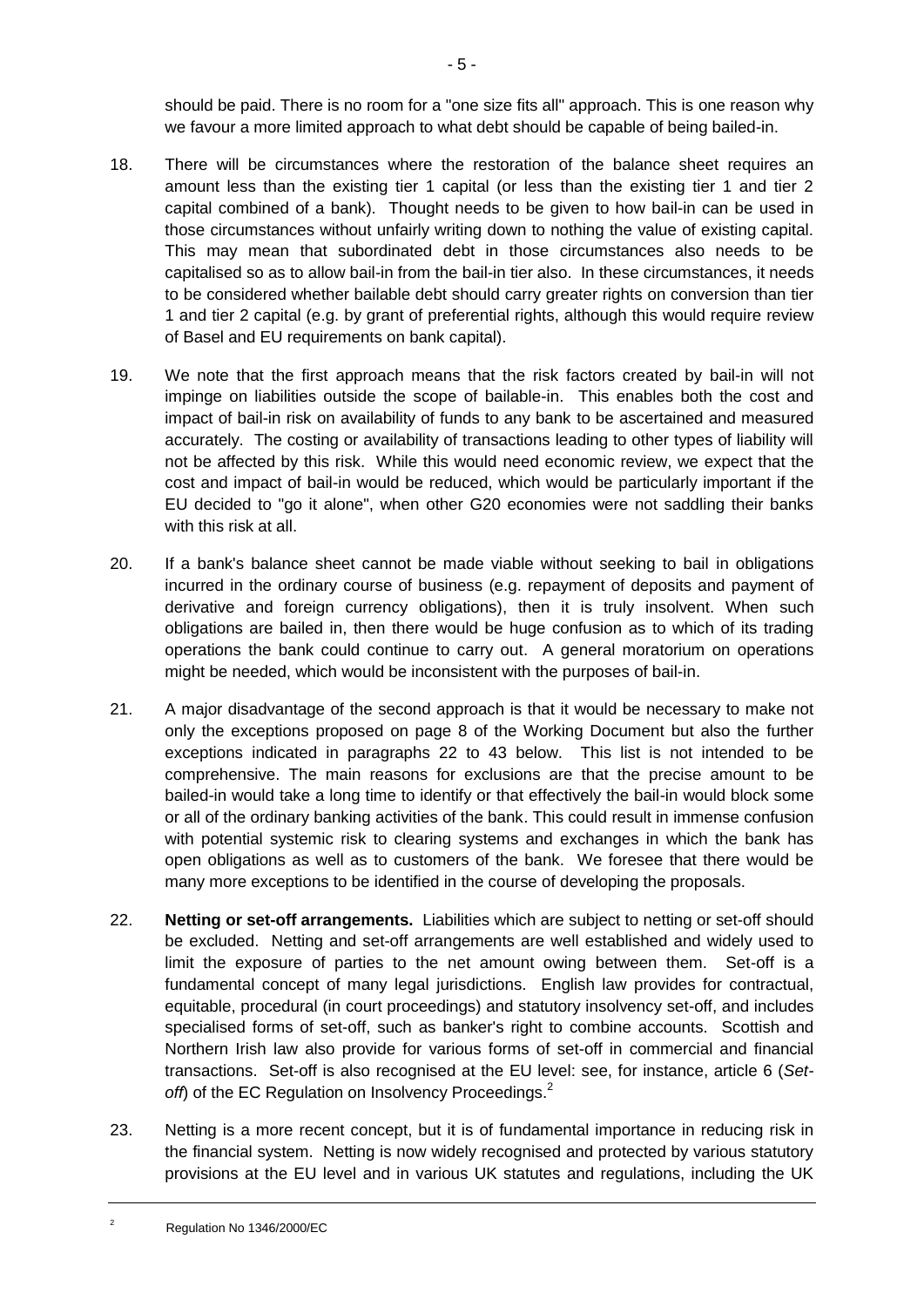regulations implementing the Financial Collateral Directive<sup>3</sup> and the Winding Up Directives for credit institutions and insurance undertakings.

- 24. A netting arrangement is a contractual arrangement that reduces related claims between A and B to a single net claim owed by A to B or B to A.<sup>4</sup> If the amount of liability owed to a counterparty by a failing bank could be written down or even extinguished by the exercise of a bail-in power, this could undermine the protection provided by netting or setoff to the counterparty. Instead of being able to achieve a net settlement, the counterparty would be left (after the exercise of bail-in) with a substantially reduced or even nil claim against the failing bank but owing a gross amount to the bank. This would place the counterparty in a fundamentally different and more exposed position. The effect in many cases would be contrary to the principle that no creditor should be worse off than in the case of insolvency. If the failing entity had entered into English administration proceedings and the administrator had given notice of his intention to make a distribution to creditors or had entered into English liquidation proceedings, set-off of mutual claims between the insolvent entity and its creditor would operate by law and be automatic, mandatory and self-executing.<sup>5</sup>
- 25. As explained in our previous response, it is also important to note that it is not just financial institutions that rely on netting or set-off arrangements. Set-off lies at the heart of numerous cash management arrangements offered by banks to groups of companies, as summarised in paragraphs 36 to 41 of our previous response. If these arrangements were not excluded from the bail-in power, the claim of a customer for repayment of a deposit or credit balance on its account with the bank could be substantially reduced or extinguished (unless it fell into the proposed exception for short term liabilities) while the customer's liability to the bank for borrowed money would remain unaltered, the gross amount of which would be recoverable by the bank. Again, the customer could find itself in a worse position than if the bank had entered into insolvency proceedings.
- 26. Although it would be possible to apply bail-in to the net amount (after netting or set-off), it might often be inappropriate to exercise the right of netting or set-off to achieve a net settlement, particularly where the bank is continuing as a going concern and has a continuing relationship with the customer. In addition, it may well take considerable time to work out the net amount which is inconsistent with the idea of carrying out the bail-in over a short timeframe (e.g. a resolution weekend). This was a practical problem in the failure of banks such as Northern Rock and Bradford and Bingley, where deposits were supported on a gross basis and for amounts in excess of the amounts covered by the Deposit Guarantee Scheme or falling outside it, partly because of uncertainties that net amounts could be ascertained in any reasonable time.
- 27. **Financial collateral arrangements.** We consider that all financial collateral arrangements protected by national law adopted by EU Member States (pursuant to the Financial Collateral Directive) should be excluded, irrespective of how widely or otherwise the Directive has been implemented in the relevant Member State. The potential application of a bail-in power to a liability secured or otherwise covered by a financial collateral arrangement (or a close out netting provision forming part of it) would be contrary to the purpose of the Directive which is to contribute to the stability of the EU financial system and improve legal certainty.

<sup>3</sup> Directive 2002/47/EC as amended by Directive 2009/44/EC.

<sup>4</sup> A netting arrangement may use contractual set-off to determine the net claim, but there are other legal techniques that may be used instead of contractual set-off (so, in that sense, netting is a broader concept than contractual setoff).

<sup>&</sup>lt;sup>5</sup> Rules 2.85 and 4.90 of the UK Insolvency Rules 1986.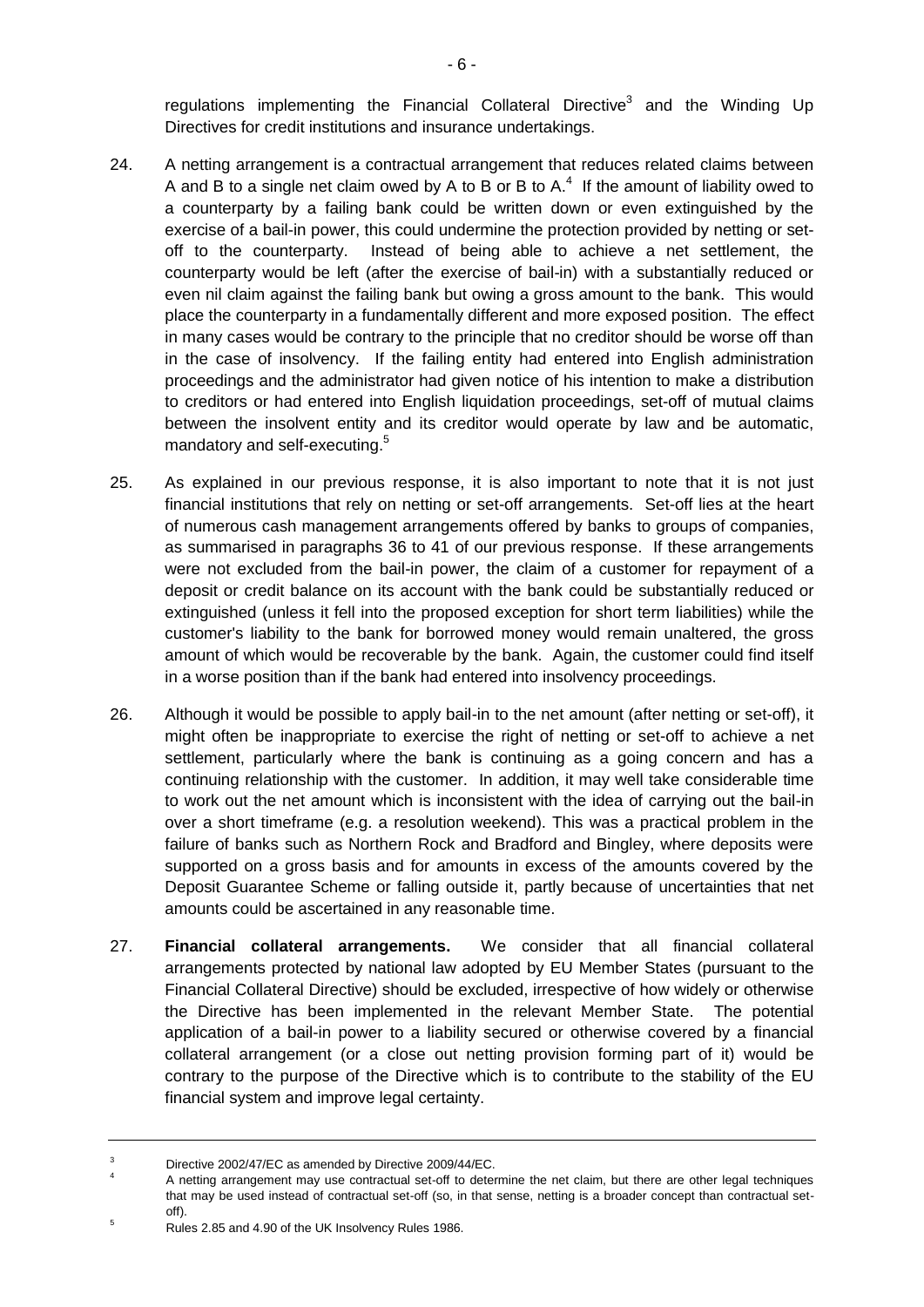- 28. **Clearing, settlement and payment systems.** All clearing, settlement and payment systems, central counterparties ("CCPs") and settlement agents should be excluded to ensure legal certainty and stability in the financial markets, including those protected by national law adopted by EU Member States (pursuant to the Settlement Finality Directive<sup>6</sup>). Similarly, where a Member State has created special statutory regimes to protect clearing houses and exchanges, transactions protected in this way should be outside the scope of bail-in. One example is the special regime created by Part VII of the UK Companies Act 1989. This provides protection for recognised investment exchanges, recognised clearing houses, recognised overseas investment exchanges and recognised overseas clearing houses.<sup>7</sup> Another example is the protection provided to settlement banks such as CREST settlement banks.<sup>8</sup>
- 29. It is essential that transactions and arrangements protected by the above legislation, including the default rules which lie at the heart of recognised clearing houses and settlement systems, should be excluded from the scope of bail-in in the interests of systemic integrity. Default rules are particularly important to enable a clearing house or system operator to take swift and effective action to achieve an orderly close out netting.
- 30. CCPs are typically interposed between two contracting parties to a transaction, with the original contract being replaced by two new contracts – one contract between the seller and the CCP and the other between the buyer and the CCP. A mismatch could arise (to the CCP's detriment) if one contract was subject to a bail-in but the other was not. The margin, collateral and default fund contributions provided to a CCP should also be ring fenced from the effect of bail-in.
- 31. **Inter-bank loans.** We suggest that unsecured loans made between banks on the interbank market should be excluded from bail-in, whether or not they have a maturity of less than one month. If such loans were potentially subject to the bail-in power, this could seriously affect the willingness of banks to lend to each other (through that market) and could impair its liquidity and volume of activity, as occurred during the 2007/2008 financial crisis. If this occurred again, it would disrupt the inter-bank market and seriously affect the ability of banks to fund themselves in order to finance loans to borrowers. Furthermore, a distinction between inter-bank loans of less than, or more than, a month creates an arbitrary division and could encourage short term lending with roll-over provisions to avoid liabilities falling within the bail-in regime.
- 32. **Foreign exchange transactions.** We suggest that spot and forward foreign exchange transactions be excluded, in the interests of avoiding any disruption to the foreign exchange markets. While spot foreign exchange transactions would create only short term liabilities, forward foreign exchange transactions often have maturity dates exceeding one month. The foreign exchange markets have extremely high volumes of trading but are largely uncollateralised. Where a counterparty purchases a foreign exchange for delivery at a future date, it has a credit exposure (if the forward is profitable) to the seller. If counterparties to forward foreign exchange transactions were subject to bail-in, this could have a negative impact on the marketplace.

<sup>6</sup> Directive 98/26/EC as amended by Directive 2009/44/EC.

<sup>7</sup> For a full list of the 25 or so clearing houses and exchanges protected by Part VII, see the FSA Register at [http://www.fsa.gov.uk/register/exchanges.do.](http://www.fsa.gov.uk/register/exchanges.do)

See the UK Financial Markets and Insolvency Regulations 1996. CREST settlement banks are key providers of the intra-day liquidity to CREST members (including market makers) required to enable the CREST system to function. The daily average value of securities moving through the CREST system in February 2012 was in the order of £1,262 billion: www.euroclear.com.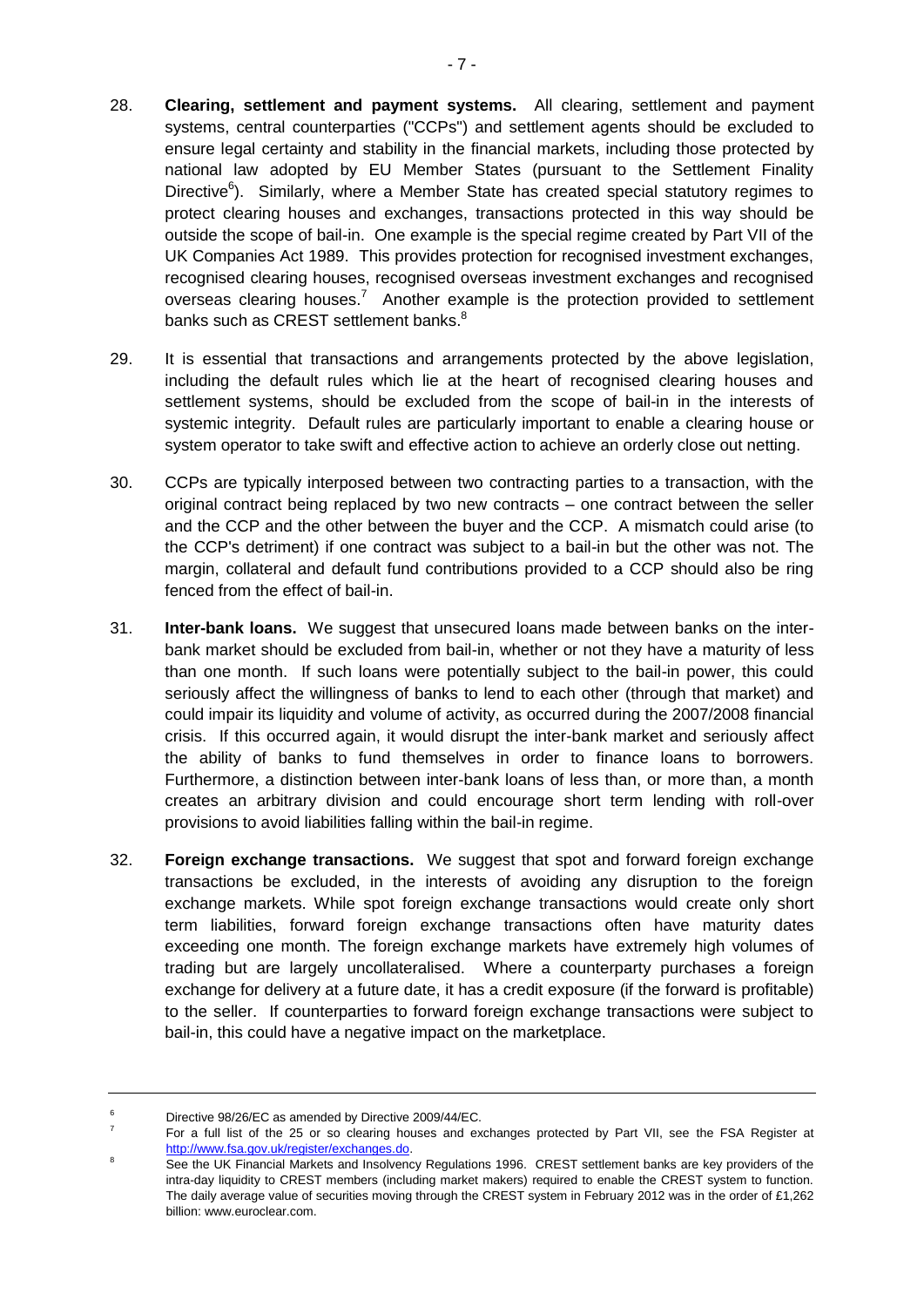- 33. **Transactions in securities.** Similarly, where a liability arises out of a transaction under which a sale and purchase has been agreed and not yet performed, this should be excluded. At this stage the buyer is contractually entitled to delivery pending settlement and the seller is entitled to payment of the price. If a bail-in power were exercised during the interval between trade and settlement, this could lead to difficulty. The implications for repurchase agreements (repos) and stock lending transactions would also need to be carefully considered.
- 34. **Custody arrangements.** We agree that, where a bank holds money, securities or other property as custodian on trust for a client (or another custodian as part of a chain of custody arrangements), the rights of the client or other custodian to that property (which may not be liabilities of the bank or firm in any event) should nonetheless be expressly excluded from bail-in.
- 35. **Trade creditors.** We suggest that trade creditors should be entirely excluded from bailin, since it would be inappropriate and impractical to apply this power to them. It is recognised in most consensual, multi-creditor restructurings of businesses in financial difficulty that the claims of trade creditors should not be compromised but paid in full. This is partly to ensure that the number of creditors involved in the restructuring process is manageable and partly to ensure the continuing supply of essential goods and services. It is likely that a bank in resolution would, for instance, need the continued supply of electricity, IT systems, software, hardware, data processing and other essential services in order to continue as a going concern. Hence it would be sensible to exclude such suppliers from bail-in. Exclusion of such trade creditors may also help minimise contagion from the failure of the bank into the wider economy.
- 36. If trade creditors were to fall within the scope of bail-in, it would be necessary to decide who determines whether particular goods or services are essential and when. What would happen if essential items were to become non-essential or vice versa? How would the counterparty know where it stands?
- 37. If there was no general exception for trade creditors, we suggest that consideration be given to some form of de minimis or other minimum threshold so that smaller trade creditors were not unduly affected. Trade creditors may have less access to information about the relevant business than sophisticated lenders or investors and be less able to withstand the economic impact of loss resulting from the exercise of a bail-on power against them.
- 38. It should also be born in mind that a bank is a trader in financial liabilities and it would be right to regard its obligations to repay customers' money from current accounts or term accounts (both of which are forms of deposit) as part of the trade obligations of a bank.
- 39. **Short term liabilities.** We agree that short term liabilities should be excluded from bail-in but consider that these should be defined as having a longer maturity (such as a maturity not exceeding 12 months) and as including liabilities repayable on demand (such as amounts owing under overdraft facilities).
- 40. **Derivatives.** We consider that derivatives and amounts owing under related master agreements should not be included in the scope of bail-in for the reasons explained by ISDA in its response to the Working Document. In addition, swaps are widely entered into by customers with banks in order to hedge an interest rate, currency or other exposure of the relevant customer under a transaction. If the swap were subject to bail-in but the underlying transaction continued in full force and effect, the customer would be left unhedged with a mismatch.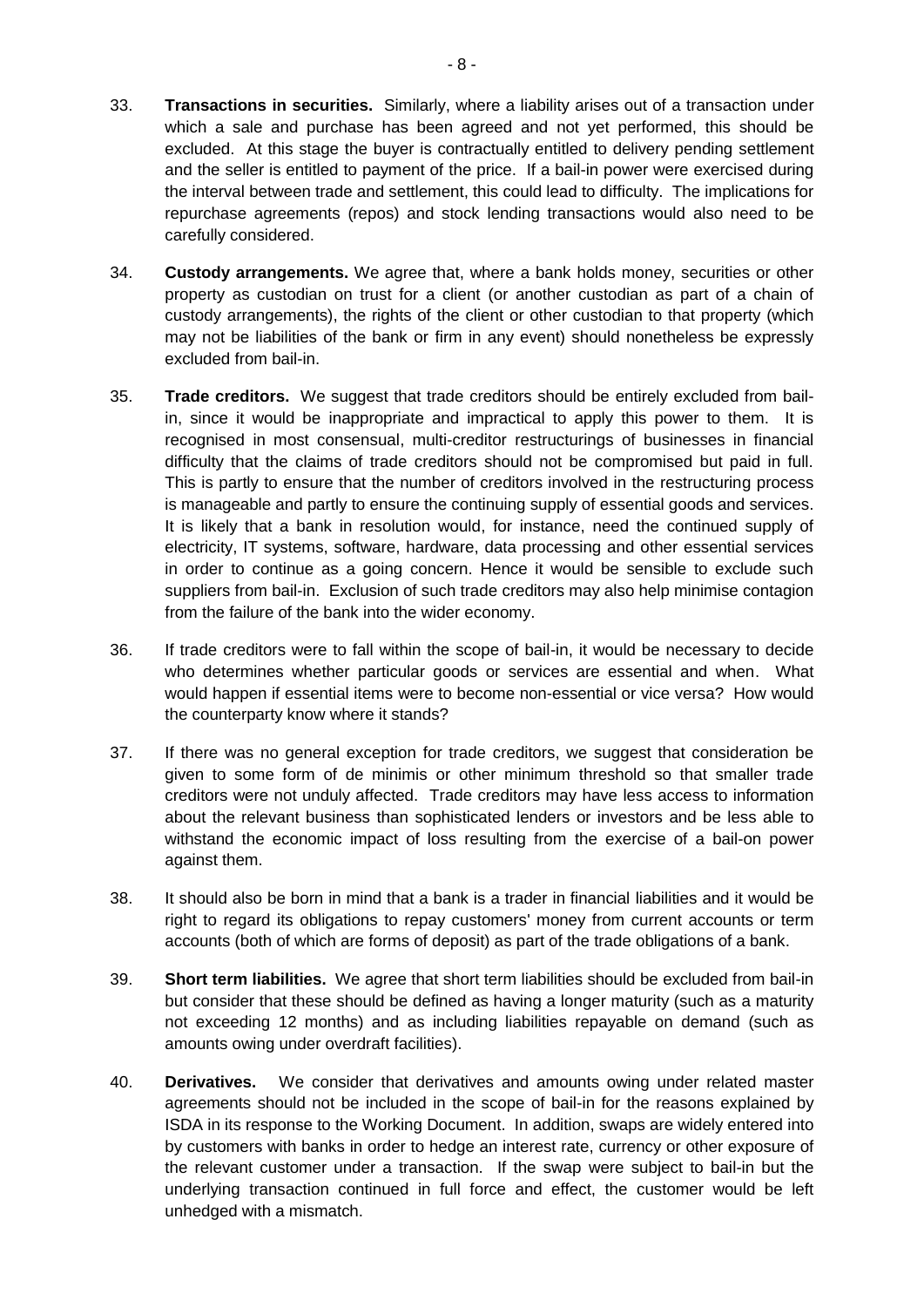- 41. **Deposit guarantee schemes (DGS).** We agree that, although deposits guaranteed by a DGS should be excluded from bail-in, there is a case (at least in principle) for treating the claims of the DGS itself against the bank pari passu with other creditors subject to bail-in, where bail-in has the effect that the bank will be restored to viability and depositors will have free access to their deposits. The write down to which the DGS would be exposed should not exceed in amount the cost it would otherwise incur in reimbursing deposits up to the level guaranteed by the DGS. However, it seems to us better that, unless designated as outside of the DGS and as specifically liable to bail-in, deposits as a general matter should be recognised as trade debts in an open bank (and, if used in a closed bank, also to the extent transferred to a "good bank"/bridge bank which continues trading).
- 42. **Secured liabilities.** We consider that secured liabilities should be excluded from bail-in, whether they are secured over the bank's own assets or secured over the assets of a third party such as a parent company (or by a combination of both methods). We suggest that this should be clarified. If secured liabilities were excluded only to the extent that they were secured on the bank's own assets, this could be complicated to apply in working out what proportion of the secured liabilities should be written down. We assume that covered bonds would not be bailable.
- <span id="page-8-0"></span>43. **Shortfalls.** We can see the logic of including within the scope of bail-in a shortfall on a secured lending where the value of the security is less than the amount of the liability. The serious practical difficulty, however, is that where a secured asset (other than cash) is not traded on a recognised market and does not have a readily ascertainable market value, it would be difficult to value the asset quickly and inexpensively for the purpose of working out the amount of the unsecured shortfall. If an estimate were made, this might differ (upwards or downwards) from the actual net amount received on actual realisation. Depending on the nature of the asset in question, these could also be affected by currency fluctuations or other market events which could trigger unexpected windfalls or extra losses.
- 44. **Tax.** While we can see the logic of excluding tax liabilities which do not benefit from statutory preference, it seems slightly at odds with one of the other objectives which is to avoid costs to taxpayers because the tax is potentially lost and so it seems to us that it is an indirect cost to the taxpayer.
- 45. **Contingent or disputed liabilities.** By definition such liabilities cannot be valued for bailin in the short term and may not exist at all (for example, where it is unknown whether a contingency will occur or where the question of liability is dependent on the outcome of litigation).
- 46. The liability of a bank under a guarantee, standby letter of credit or performance or other bond issued by it at a customer's request to a third party will be contingent unless and until the bank receives a valid demand for payment under it. Whether or not such a demand was made would depend on whether the primary obligor covered by the guarantee, standby letter of credit or bond performed, or failed to perform, its obligations to the third party. The estimation of such contingent liabilities might not be straightforward and might prove inaccurate with the passage of time.<sup>9</sup>
- 47. **Territorial limits.** The proposals will need to recognise the jurisdictional limits of European Union law. Many EEA banks operate globally and have extensive operations outside the European Union. In the absence of broader international agreement on bank

<sup>&</sup>lt;sup>9</sup> A similar point applies to letters of credit used in trade finance, although they are more likely to be called (e.g. where payment is to be made against presentation of specified shipping or other documents).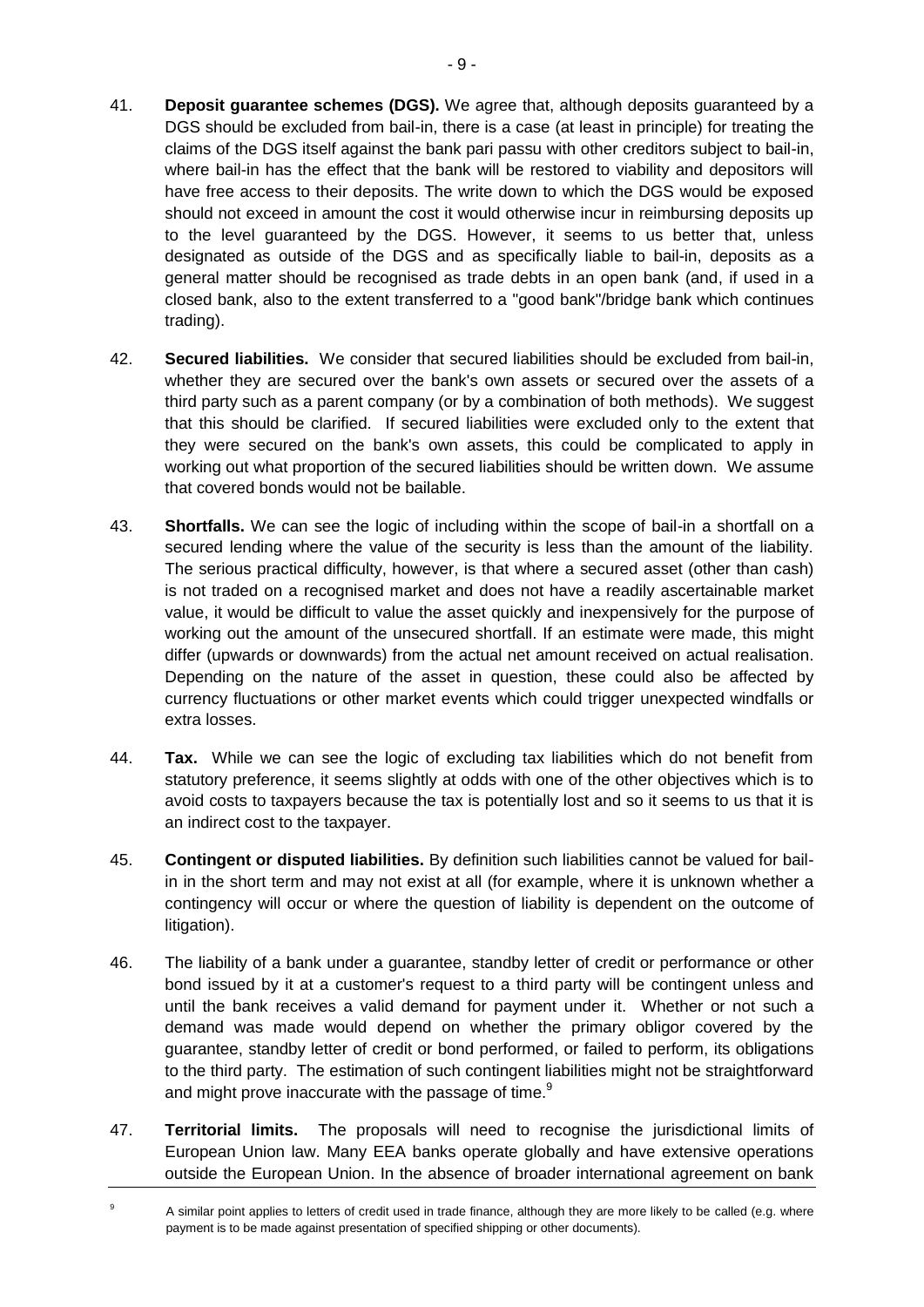recovery and resolution, the efficacy of the proposed EU framework would be limited in relation to banking arrangements involving foreign property and contracts governed by the law of a jurisdiction outside the EU (in respect of which resolution authorities of Member States would not have jurisdiction to apply resolution tools). In order to be able to act decisively to prevent bank failure, it is necessary that tools used in the European Union and the rest of the world are deployed in a coherent manner and are mutually recognised.

48. In particular, it is unlikely that any application of bail-in to liabilities created prior to the passage of the EU legislative instrument would be recognised outside of the EU and there may be challenges based on constitutional provisions in some Member States and on the European Convention of Human Rights which EU Member States law is bound to respect. It is submitted that further work in this area needs to be undertaken by the FSB.

#### **Question 4:**

- **(a) Which of the two options do you consider more appropriate in order to mitigate any systemic impact of the use of the tool and minimise the impact in funding costs?**
- **(b) If you do consider the sequential model to be suitable do you consider that derivatives that are cleared through a CCP should be treated differently from other derivatives in a bail-in?**
- 49. For the reasons given above we think that the first option is impractical: we are assuming that senior debt is all unsecured debt. As illustrated in our response to question 3, apart from particular classes of liability with clear principal amounts designated to investors as bailable, other debt in that category is either difficult to ascertain or part of the core business of a bank required to meet its obligations to customers and systems. We agree that equity share capital, quasi equity instruments and subordinated debt should be written down in full, before bail-in is applied to any other class of liability, but we believe that it would be difficult to achieve the purpose of bail-in if it were applied to those other categories of liability.
- 50. Option 2, while clearer, carries a number of potential difficulties:
	- (a) Many liabilities due in more than 12 months time are for uncertain amounts in the same way as short term liabilities.
	- (b) Trade obligations often also have longer dates, (e.g. a two year deposit or a multiyear contract for the supply to the bank of goods or services).
	- (c) If longer dated deposits are included, they are likely to cease to exist or will carry a cost premium regardless of risk (not just those designated as bailable). This will be costly for EU banks regardless of whether this bail-in power is ever used. An economic impact assessment on this risk would need to be made to assess the cost to banks, feeding through into cost and availability of loan capital to bank customers.
	- (d) For the reasons stated above, we do not consider that derivatives (whether cleared through a CCP or otherwise) are suitable for bail-in.
	- (e) Furthermore, Option 2 cannot be described as being consistent with insolvency rules. We are not aware of any jurisdiction where, in a liquidation, the priority of debts depends on their maturity. Hence Option 2 could give rise to claims by longterm creditors that they are worse off than the position in which they would have been in a liquidation.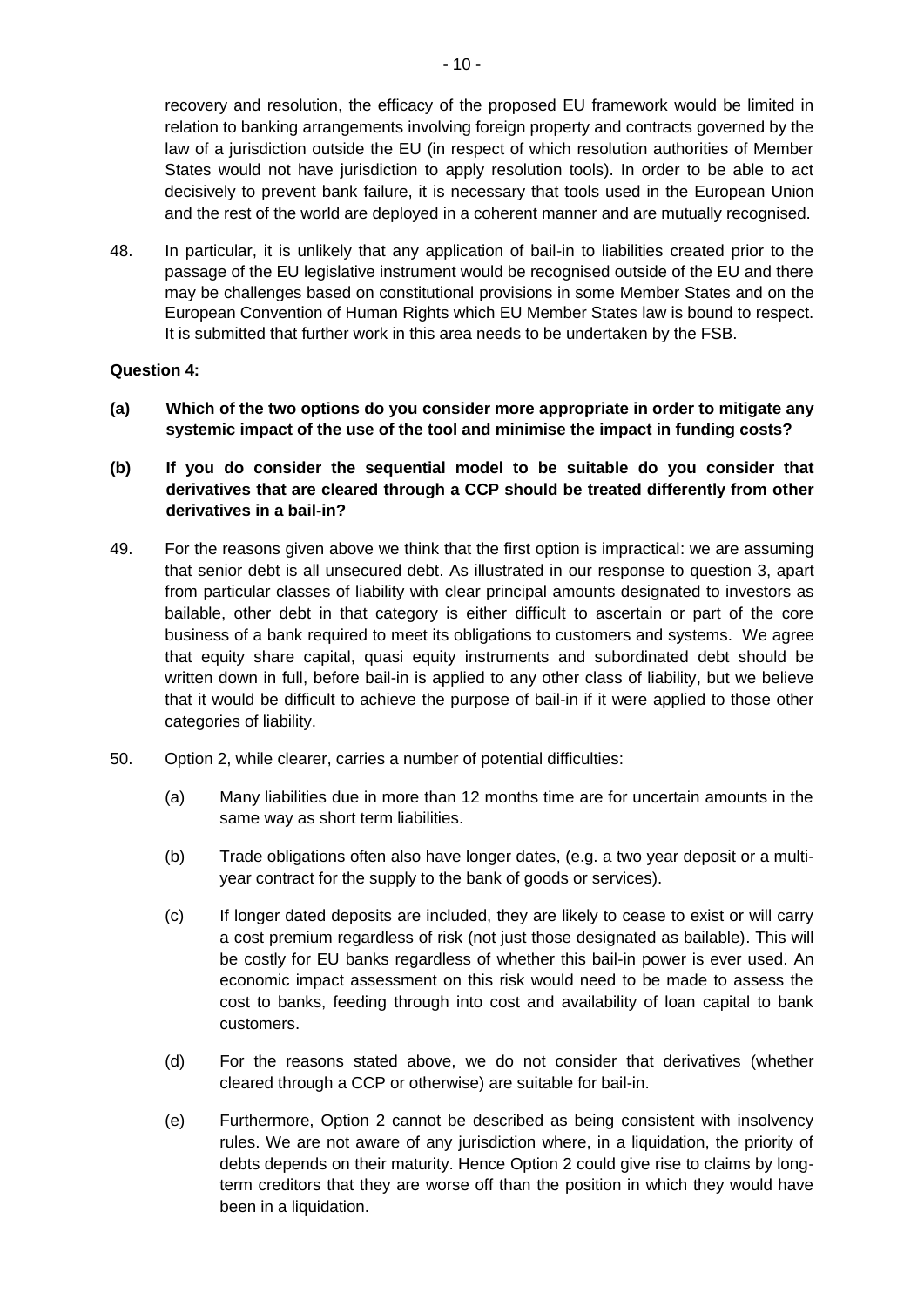- 51. We consider that, if a bank (or bridge bank) cannot restore or create its balance sheet from clearly designated bailable securities or deposits, then bail-in is not a suitable tool and the normal insolvency hierarchy of claims should apply in an insolvency process.
- 52. The Working Document refers to equity, equity like and subordinated instruments. It would be interesting to know how ordinary convertible debt instruments would be treated (i.e. instruments not specifically targeted at conversion when the issuer is in financial difficulty). Are these "equity like" for these purposes, particularly if the option is available to holders only? What is the position if the Issuer has an option to require conversion which is not specifically triggered by the financial situation, solvency or levels of own funds?

#### **Question 5:**

- **(a) Which do you consider is the best way to fix a minimum amount of bail-inable liabilities – option 1 or 2a), 2b)? If you consider option 1 preferable how could possible fragmentation of the internal market and unlevel competitive conditions within the Internal Market be avoided? How would clarity and predictability be ensured under option 1?**
- **(b) What do you think is the optimal minimum level of bail-inable liabilities + capital (e.g. 10% of total liabilities excluding own funds) to prepare for future potential crisis?**
- **(c) Would a minimum amount of bail-inable liabilities + regulatory capital have an excessive negative effect on certain types of banking businesses present in Europe (retail vs. investment banking)? Would it be necessary to establish an exclusion from the minimum rule for certain banks or no rule at all (e.g. small banks, overwhelmingly deposit financed, mortgage banks)?**
- **(d) Do you consider that the requirement to hold a minimum amount of bail-in-able liabilities should be set both at holding and subsidiary level? Do you consider that resolution authorities should be allowed to apply the requirement exclusively at holding level if that is agreed by all the competent resolution authorities in the context of the resolution plans?**
- 53. We consider that the regulator of a bank should be given a discretion to set the minimum amount of bailable liabilities at a level which the regulator considers appropriate on a case by case basis, taking account of the business of the bank. This is the 2(b) solution, although 2(a), if it can be given an objective rather than a circular definition, may be worth consideration. Guidance would need to be given to regulators to ensure that they adopted a broadly consistent approach and a G20 standard would be important to reduce impact on international competitiveness.
- 54. Question 3(b) is best answered by banks and regulators.
- 55. With a flexible set of principles, we do not think that exclusions would be necessary.
- 56. Where a holding company and a bank subsidiary are both regulated within a single EU jurisdiction (and potentially where both are regulated within the EU), regulation at both levels may be desirable, although issues may arise if only one entity is experiencing difficulties (which we suspect will be uncommon in practice). The parent is likely to have the relevant share capital and bailable securities, although a subsidiary may also have some bailable liabilities. It is desirable to avoid de-grouping of a financial group wherever possible, as this may create further large liabilities (e.g. for tax). Where only a subsidiary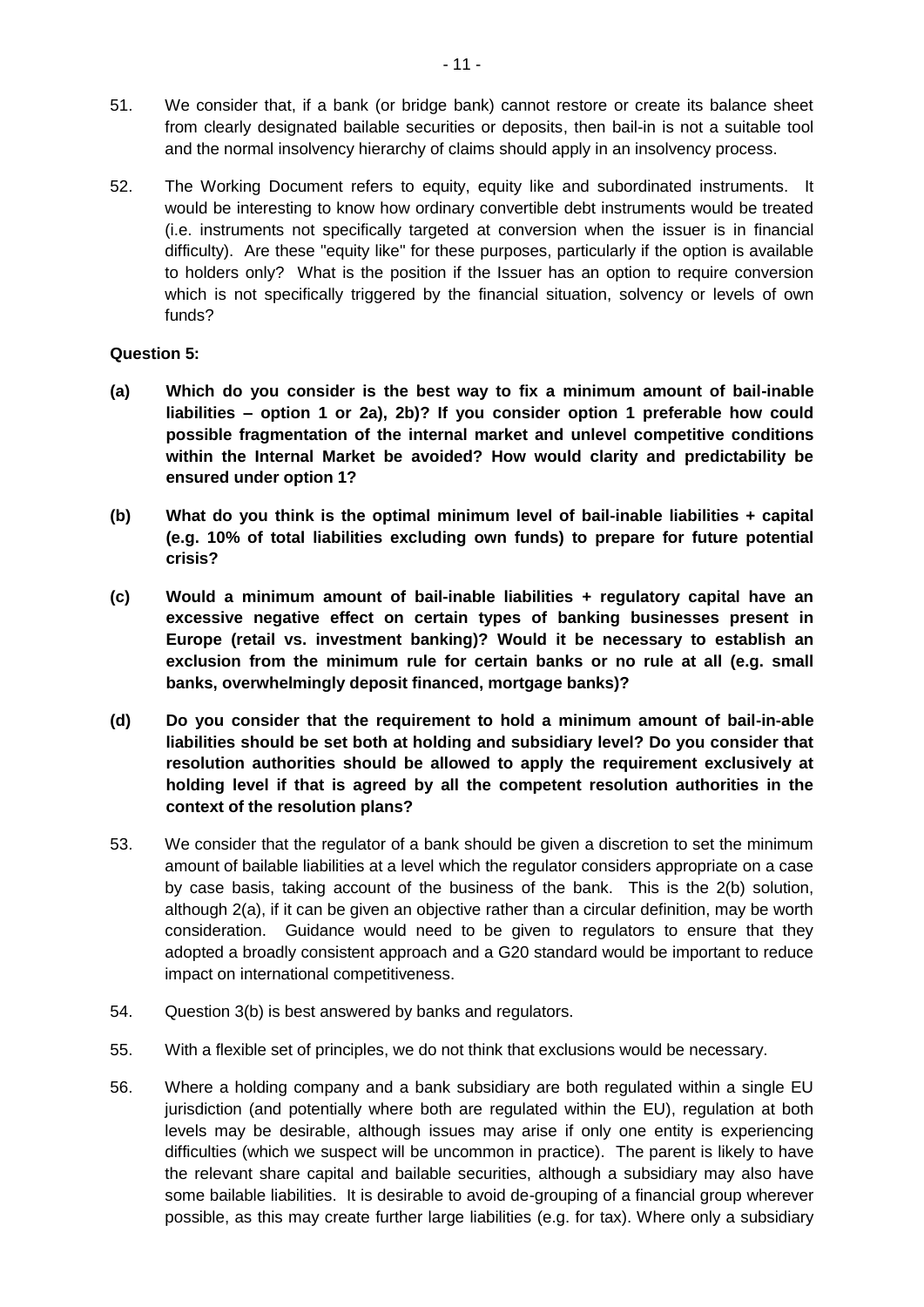is regulated within the EU, the rules can only be applied at that level but this may cause difficulties in achieving the bail-in. Further thought needs to be given to these group issues.

## **Question 6: Do you agree that there should not be an absolute obligation to cancel existing shares? Would it be enough in certain cases to establish a sufficiently penalising rate of conversion?**

- 57. We can see that, in order to implement a bail-in, a resolution authority would need the power to cancel existing shares or to convert liabilities into shares in the bank at a rate of conversion which severely dilutes existing shareholdings.
- 58. The method and consequences of writing down share capital and debt instruments will need to be carefully considered, both as a matter of company law and tax law. In particular, the rules on maintenance of capital and on the pre-emption rights of existing shareholders in relation to new issues (both enshrined in EU company law) would need to be abrogated to allow bail-in. Similarly, if it is proposed that a bank's share capital could be reduced (by means of bail-in) without the necessity of shareholders' approval and court sanction, this is likely to require changes to existing law. These issues would need to be addressed in the enabling legislation.
- 59. If the share capital of a bank were partly written down, this would affect shares of fixed nominal amount. One method of avoiding the need for the renominalisation of partly written down shares would be to permit the use of "true" no par value shares<sup>10</sup>. This represents the share for what it is  $-$  a fraction of the equity. It would avoid the complication and confusion that can result from giving a share a fixed nominal value which is unconnected with its true market value. If share capital could be converted wholly into shares of no par value, this would reduce the problems which would otherwise arise when shares are partly written down. Although the amount of total share capital would be reduced (on the exercise of the bail-in power), individual shares would be unaffected. Where shares of no par value had been partly written down, the number of shares in issue could remain the same; there would be no par value to renominalise or round to the nearest decimal figure; and changes to registers and certificates would be minimal. It would also avoid the need to deal with any awkward fractional interests which might arise when shares were renominalised.
- 60. Particular issues arise where the capital needed means that existing tier 1 and tier 2 capital need not be completely written off (see paragraph [18](#page-4-1) above).
- 61. The tax consequences for creditors of liabilities owing to them being written down or converted into equity would be important and this subject merits separate consideration.

<sup>&</sup>lt;sup>10</sup> In order to permit "true" no par value shares, it would be necessary to alter the framework laid down by the 1976 Second Company Law Directive (which applies to public limited companies): 77/91/ECC. The Directive is linked to a system of no par value shares which, in its then existing form, was rejected as an unsatisfactory "halfway house" by the UK Gedge Committee Report in 1954. In particular, the Directive contemplates that, although shares may be issued without a par value, they will have an "accountable par". This concept is not defined in the Directive. It is based on the Belgian type of no par value share which evolved in the 1870s, although it was only recognised by legislation in 1913. The "accountable par" variant is more restrictive, as it applies the principle of parity. The Directive does not deal with the possibility that new shares might have to be issued at a price lower than "accountable par" because of a change in market conditions. In addition, where the Directive refers, in the capital maintenance, reserve, reduction, redemption provisions, to the nominal value of a share, it includes a reference to its "accountable par" if it has no nominal value. As a result, "accountable par" appears to be treated for many purposes in a similar way to par value. See "The Equity Markets and Company Share Capital" by Geoffrey Yeowart, [1998] JIBL at 269.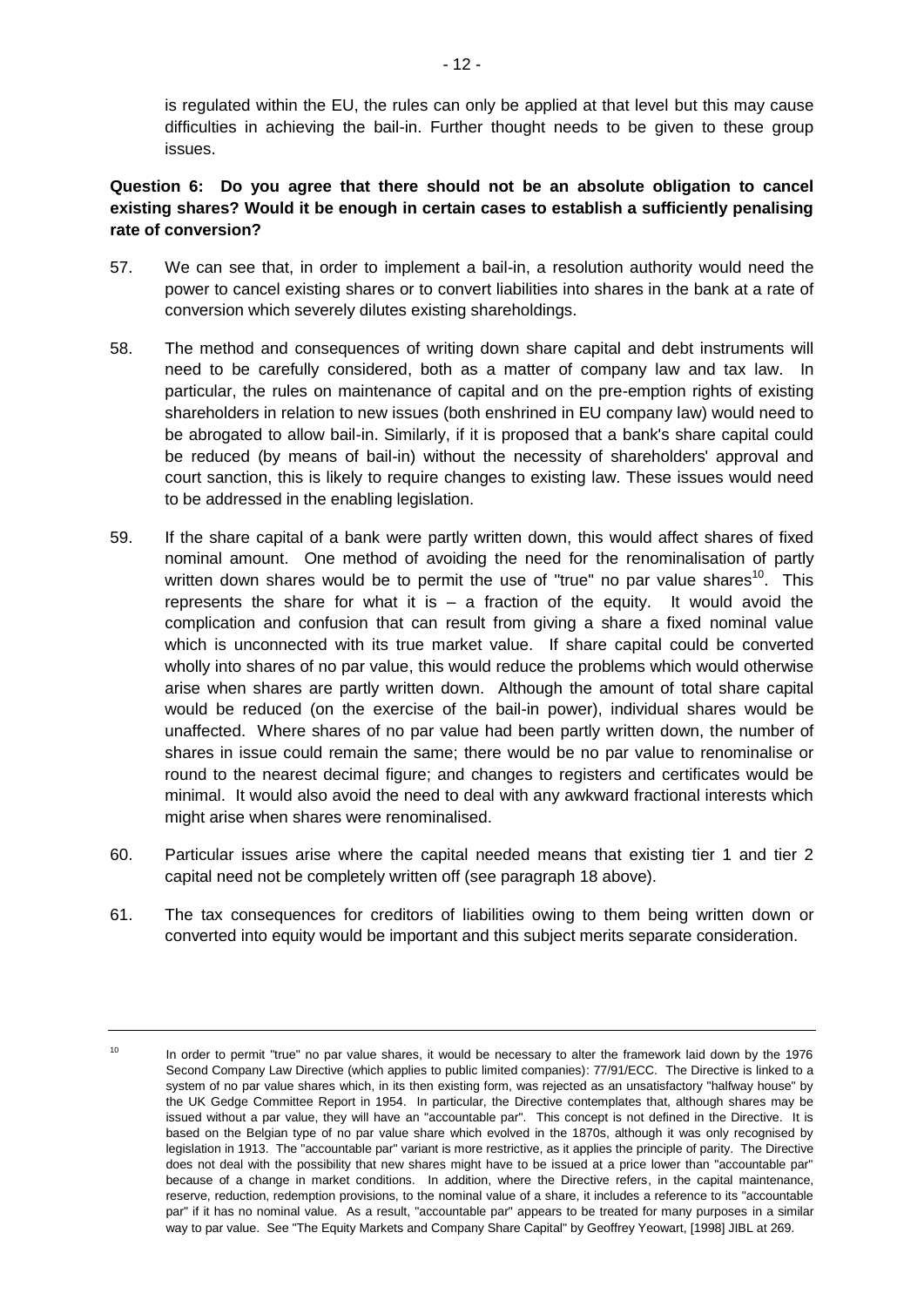**Question 7: Do you consider that a business reorganisation plan should be presented soon (e.g. 1 month) after the application of the bail-in tool? Should this only apply in the case of an open bank bail-in or also for a closed bank bail-in?**

- 62. Given the range of possible resolution options (including transfer to a bridge bank, sale to a private sector purchaser or nationalisation), a business reorganisation plan may not be appropriate or necessary in all cases, nor is it always the case that an administrator will replace the existing management. In the case of a closed bank bail-in, there is unlikely to be a need for a business reorganisation plan in respect of the bad bank (where the objective is likely to be to collect in whatever assets there are and to distribute the proceeds to creditors). Whether such a plan is needed in respect of the good bank will depend upon the facts of the case. If the good parts of the business have been acquired by another healthy bank, there may not need to be a separate reorganisation plan and instead the question will be one of integration. Hence it is important that the legislation is not too prescriptive in this respect.
- 63. Furthermore, it may be that a bank already has a resolution and recovery plan (or living will) that would circumvent the need for a further reorganisation plan. A recovery and resolution plan ("RRP") will be required to be maintained by financial institutions at all times. We assume that any proposals for bail-in will already have been factored in to the RRP and so any new business recovery plan will effectively be an update of the RRP which should presumably help to enable institutions to produce the RRP sooner than one might otherwise be entitled to expect it. Given the requirement for a RRP, we do not see why this should not cover both the open and the closed bank.
- 64. In any event, a period of one month after application of the bail-in tool is unlikely to be practicable. By way of analogy, a UK administrator is given a period of 6 to 8 weeks to put together proposals for how he or she intends to achieve the purposes of the administration and this time period is sometimes extended in complex cases.
- 65. Resolution authorities should have the ability to require the production of a business reorganisation plan following application of any of the resolution tools, if they consider it appropriate. The resolution authorities should also have flexibility as to the timing of production of the plan, to take into account the size and nature of the organisation concerned.

# **Question 8: Do you consider that including a contractual recognition of the debt write down would facilitate the enforcement of the debt write down powers with respect to instruments issued under the law of a third country?**

- 66. Yes, if a debt instrument governed by the law of a jurisdiction outside the EU includes an express provision enabling a power of bail-in to be exercised in relation to the relevant debt, this may well be helpful subject to obtaining specific advice from legal advisers in that jurisdiction as the legal efficacy of the provision. So long as the relevant liabilities came into being after the date of the bail-in legislation and there is no element of "retrospectivity", we believe this would be likely to assist recognition in jurisdictions such as New York. A G20 commitment to bail-in would assist recognition in major jurisdictions.
- 67. A contractual position would need to be consistent with the relevant EU and national legislation. One point to bear in mind is that, if institutions start issuing or incurring debt on such contractual terms before the relevant legislation is finalised, there is a risk that they may end up with such an inconsistency.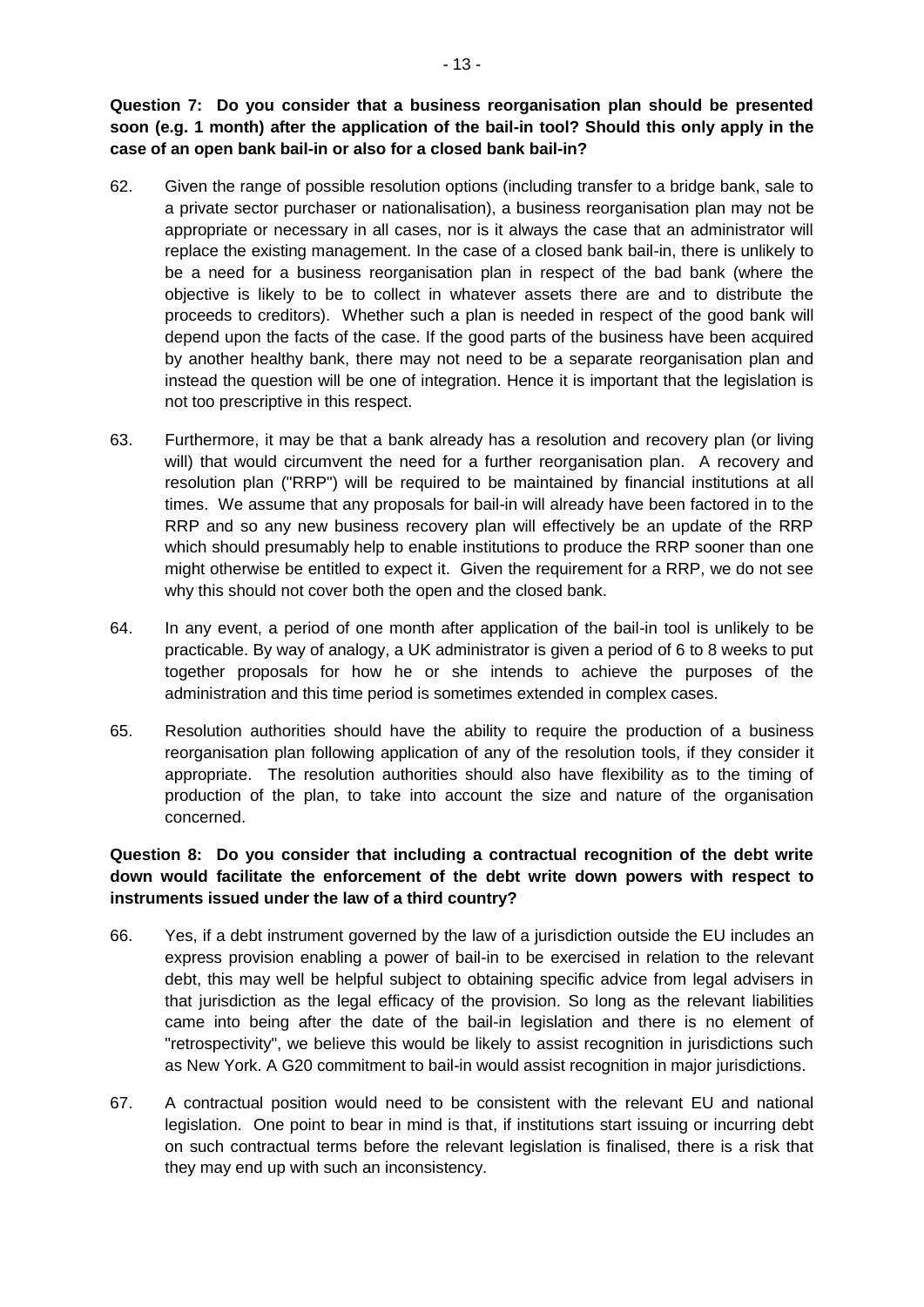**Question 9:**

- **(a) According to your views, what would be the likely impact of the debt write down tool? What measures (if necessary) could be envisaged to mitigate such impact?**
- **(b) Do you consider that the bail-in tool provisions should only become applicable after a certain date in the future? What do you think that date should be?**
- **(c) Do you consider that it would be desirable to exclude debt issued before a certain date from the scope of bail-in (grandfathering)?**
- **(d) Do you consider that there is a need to foresee a transitional period/progressive phase-in for the building of the minimum requirement of "bail-in-able" liabilities? What do you think it should be and over how many years?**
- 68. The proposed resolution regime needs to strike a balance between the perceived need to take action in the interests of financial stability and the private law rights of stakeholders in a bank.
- 69. We take the view that interference with private law rights should be kept to the minimum necessary to achieve the aims of the regime. For this reason we believe that all obligations capable of bail-in should be clearly identified as such so that those dealing with banks do so with their eyes open as to the possible consequences. We have indicated above what we suggest would be suitable classes of liability for bail-in. We believe that it would be difficult and futile to try to cast the net more widely.
- 70. There should be a sufficiently long transition period to enable the implications to be assessed and understood. Ideally, existing liabilities incurred before a specified date should be excluded from the scope of bail-in. If the bail-in power were to be given retrospective effect, great care would need to be taken to ensure that the "no credit worse off" principle was fully respected. For this reason it might be necessary to consider whether, if the power were exercised retrospectively, an investor should in certain circumstances have a right to claim compensation for any loss resulting from bail-in.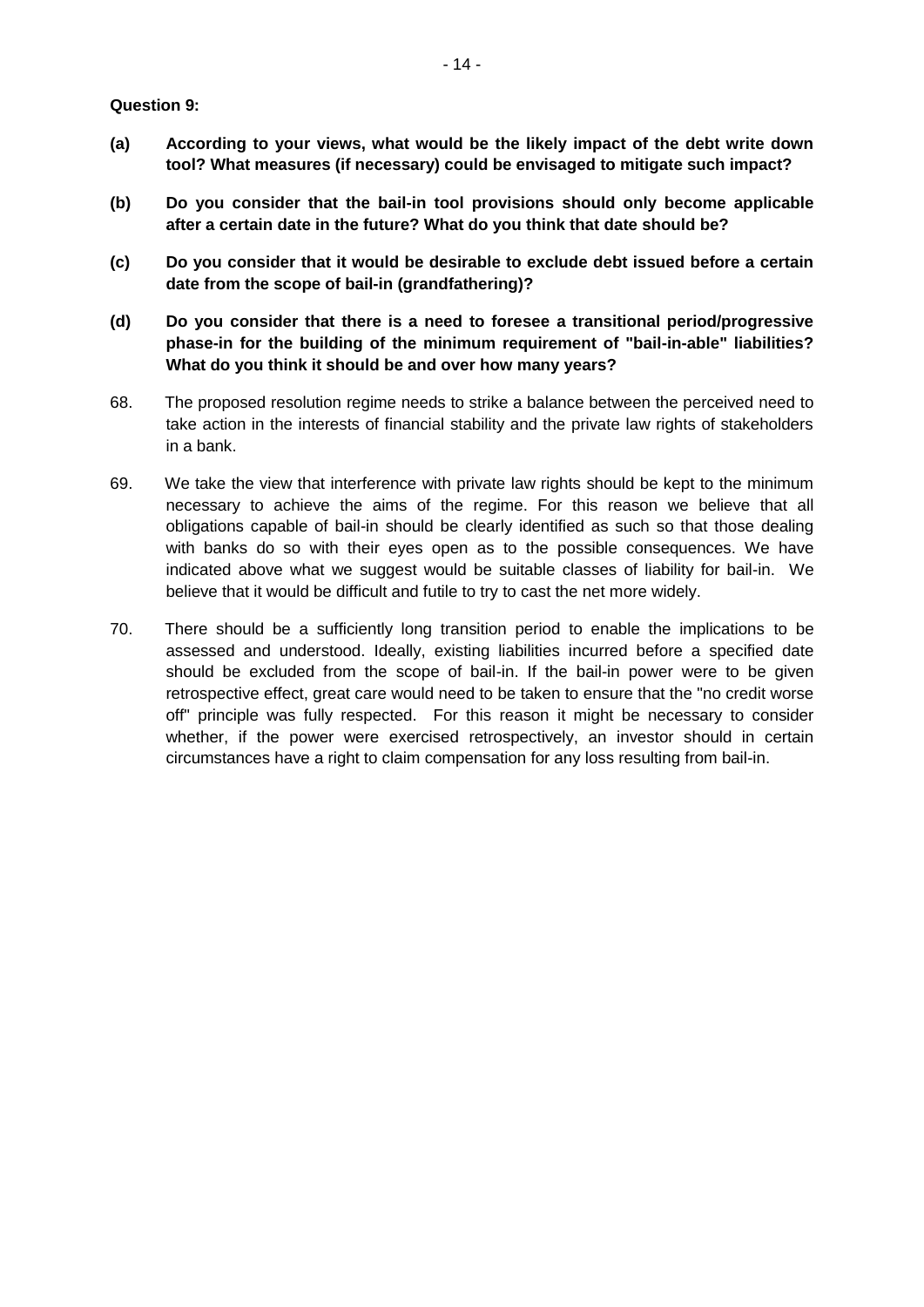### **Membership of the Working Party of the CLLS Financial Law Committee**

This response has been prepared, on behalf of the CLLS Financial Law Committee, by the following working party:

| <b>Geoffrey Yeowart</b> |                          | Hogan Lovells International LLP (Chairman of the<br>working party and Deputy Chairman of the CLLS<br><b>Financial Law Committee)</b> |
|-------------------------|--------------------------|--------------------------------------------------------------------------------------------------------------------------------------|
| James Bresslaw          |                          | Simmons & Simmons LLP                                                                                                                |
| Dorothy Livingston      | $\overline{\phantom{0}}$ | Herbert Smith LLP (Chairman of the CLLS Financial<br>Law Committee)                                                                  |
| Jennifer Marshall       |                          | Allen & Overy LLP (Member of the CLLS Insolvency<br>Law Committee)                                                                   |
| Alan Newton             |                          | Freshfields, Bruckhaus Deringer (Member of the<br><b>CLLS Financial Law Committee)</b>                                               |
| <b>Bob Penn</b>         |                          | Allen & Overy LLP (Member of CLLS Regulatory<br>Law Committee)                                                                       |

Details of the individuals and firms represented on the Financial Law Committee are set out in the Appendix.

Financial Law Committee The City of London Law Society

20<sup>th</sup> April 2012

#### © CITY OF LONDON LAW SOCIETY 2012.

All rights reserved. This paper has been prepared as part of a consultation process. Its contents should not be taken as legal advice in relation to a particular situation or transaction.